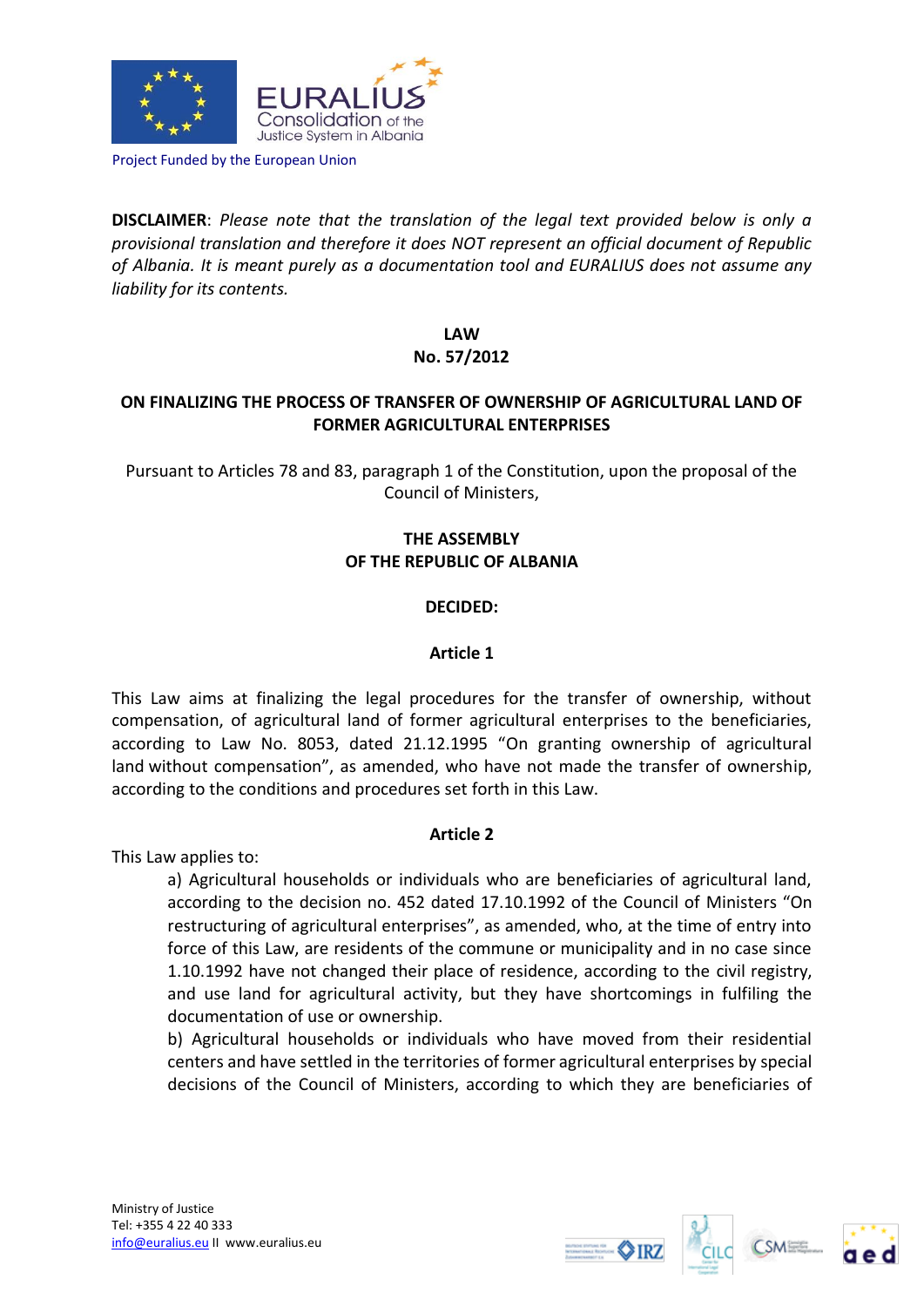agricultural land in use or in ownership and use land for agricultural activities, but they have shortcomings in fulfiling the documentation of use or ownership.

#### **Article 3**

1. The following are excluded from the application of this Law:

a) Agricultural lands of former agricultural enterprises, stipulated in Article 2 of Law No. 8053, dated 21.12.1995 "On granting ownership of agricultural land without compensation", as amended.

b) Agricultural land in cases when:

i) it is registered as private property in the register of the Immovable Property Registration Office;

ii) it is involved in the process of legalizations, according to Law No. 9482, dated 3.4.2006 "On the legalization, urbanization and integration of illegal constructions", as amended;

iii) by a decision of the Council of Ministers it was transferred to the Physical Compensation Fund and made available to the Agency for Restitution and Compensation of Property;

iv) the Land Acquisition Act (LAA) was issued, up to 15 August 2008, by land allocation commissions, whether or not registered in the immovable property register;

v) by a decision of the Council of Ministers or decisions of the Council for Territory Regulation of the Republic of Albania, it is no longer such. This does not include households or individuals who have acquired agricultural land as co-founders of former agricultural cooperatives or former agricultural enterprises;

vi) is the subject of the request, which is being reviewed by the Agency for Restitution and Compensation of Property, but no decision has been taken yet;

vii) is the object of a judicial dispute, for which the commune or the municipality has been officially informed by the court;

viii) is leased, pursuant to Law No. 8318, dated 1.4.1998 "On the lease of agricultural and forestry land, meadows and pastures that are state property", and implementing by-laws.

2. Agricultural lands that do not pass to private ownership, under this Article, remain state property.

#### **Article 4**

1. Agricultural households or individuals are provided with property acts, under the terms and procedures set out in this Law, if they are beneficiaries of agricultural land in use, according to decision no. 452, dated 17.10.1992 of the Council of Ministers "On restructuring of agricultural enterprises", as amended, and since the entry into force of this decision:

a) use land for agricultural activity and hold the act of obtaining land in use issued until 15.8.2008;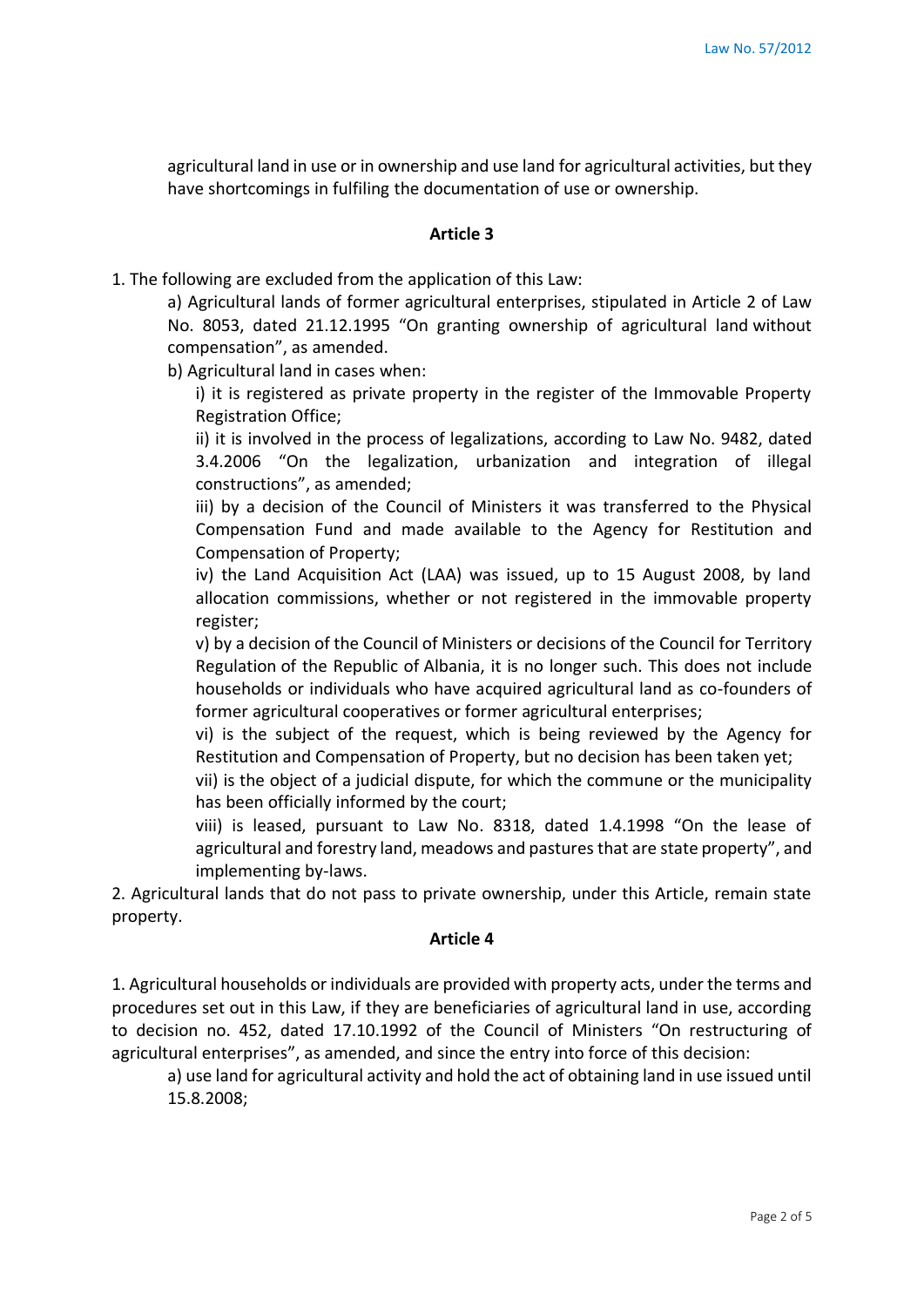b) use land for agricultural activity, although they are not provided with the act of use. 2. The area of agricultural land that is given in ownership, under this Article, shall be:

a) For beneficiaries according to letter "a" of point 1 of this Article, equal to the land that the user has in use, but in no case greater than the area indicated in the act of use, nor greater than the area that belongs to him/her, according to the norm per capita, stipulated by the applicable legislation.

b) For beneficiaries according to letter "b" of point 1 of this article, equal to the land that the user has in use, but in no case greater than the area that belongs to him/her, according to the norm per capita, stipulated by the applicable legislation.

### **Article 5**

1. Agricultural households or individuals, who have moved from their residential centers and have settled in the territories of former agricultural enterprises, are provided with property acts, according to the terms and procedures set out in this Law, if they meet the following conditions:

a) by a special decision of the Council of Ministers, they are beneficiaries of land ownership or land in use;

b) from the entry into force of such decisions, they use the land for agricultural activity, even though they are not provided with the act of use or ownership;

c) their agricultural land is not included in any of the cases provided in Article 3, point 1, letter "b" of this Law.

2. The area of agricultural land that is granted ownership, under this Article, shall be equal to the land that agricultural households or individuals use for agricultural activity, but in no case greater than the area that belongs to him/her, according to the stipulations of the respective decisions of the Council of Ministers.

### **Article 6**

Acts of acquiring land ownership, acquired by agricultural households or individuals, without having previously obtained an act of acquiring land in use or having an act of acquiring land in use, issued after February 1996, and meet all the other conditions of the applicable legislation at that time, are considered valid.

### **Article 7**

1. Chairpersons of villages, their headships, the chairperson of the commune/mayor and his/her administration shall identify, determine and specify which are the actual land users for agricultural activity, its location, area and boundaries for each user.

2. The determination of agricultural land users for each village in a commune/municipality is made by a decision of the communal/municipal council, taken in accordance with point 4 of Article 33 of Law No. 8652, dated 31.07.2000 "On the organization and functioning of local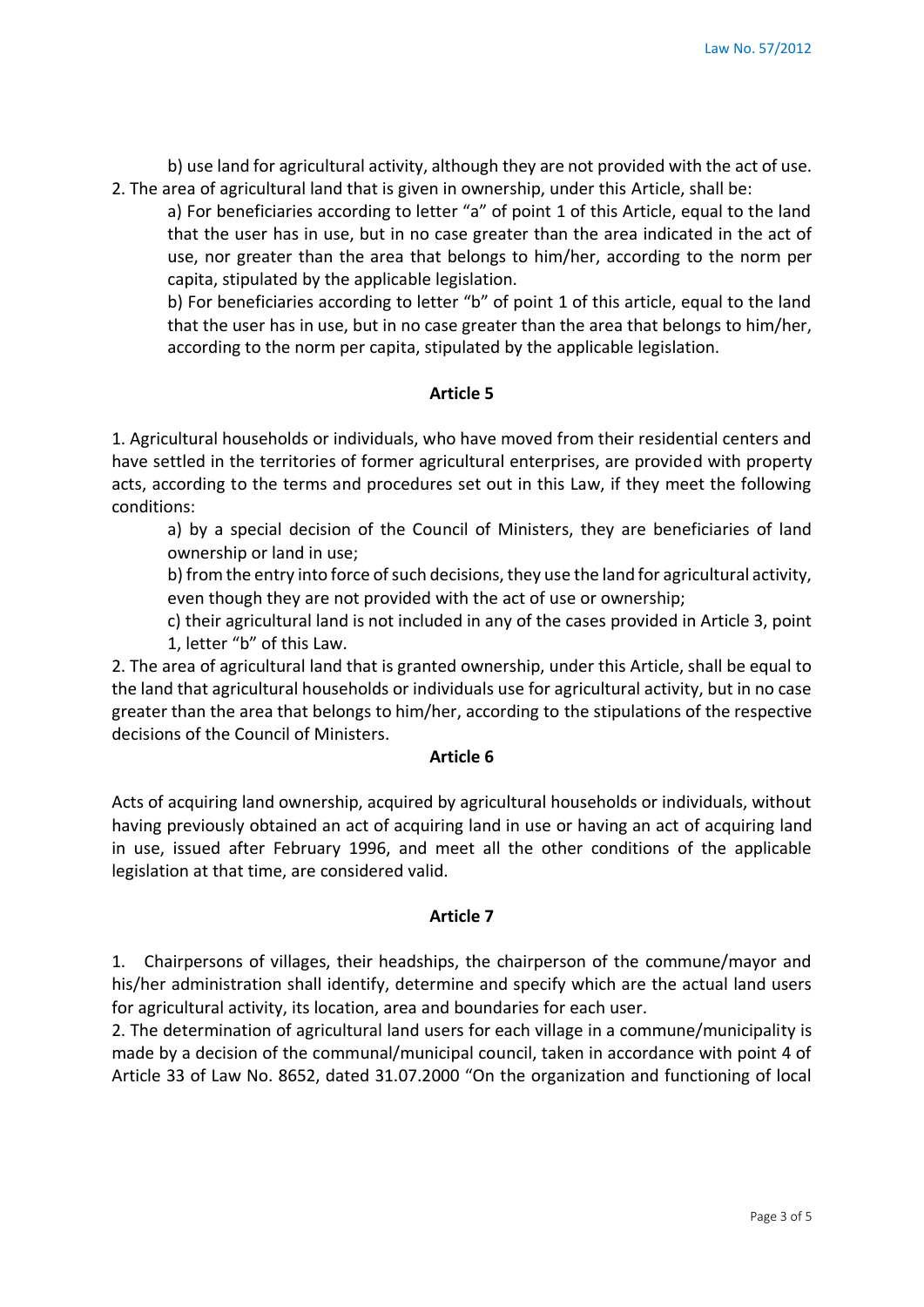governance", as amended, which is the final administrative act for determining the users of agricultural land for each village.

3. The Land Acquisition Act may not in any case be completed for agricultural households or individuals who do not appear in the above-mentioned decision of the communal or municipal council. Persons identified as users, according to the procedure provided in points 1 and 2 of this Article, are provided with the LAA only if they meet the conditions, criteria and procedures set forth in this Law.

#### **Article 8**

The chairperson of the commune/mayor is in charge for carrying out the procedures for providing the entities with LAAs, according to the requirements, criteria and conditions set forth in this law. This procedure starts only after:

a) the decision of the communal/municipal council that determines the users of agricultural land is taken;

b) the decision of the communal/municipal council is officially delivered to the institutions that deal with the conduct and control of the verification process of the legal validity of the creation of ownership titles on agricultural land, such as:

i) the Governmental Land Commission and the Technical Secretariat; ii) the Local Commission for Verification of Ownership Titles at the District's Prefecture; iii) the Directorate for Land Administration and Protection at the Distrioct's Council; iv) the Agency for Restitution and Compensation of Property.

### **Article 9**

The LAA issuance may not in any case be made unless the official answer is received from all the institutions in charge, according to letter " $\zeta$ " of Article 12 of this Law. The assessment is made on the date of drafting of the response by the respective institution.

### **Article 10**

1. In all cases when the official information given during the verification process, under Article 3, point 1, letter "b", subdivisions "i", "ii", "iii", "iv", "v" and "viii" of this Law, provides that the property was transferred to the ownership or administration of a public body or entity, then the user's term for the use of the agricultural land is terminated according to the act of obtaining land in use if he/she holds such act.

2. If the official information given during the verification process of the legal status of the property, provides that the agricultural land is subject to review at the Agency for Restitution and Compensation of Property or in the court and these institutions:

a) determine by a final decision, within the term for filling LAAs, according to the definition of Article 11 of this Law, another user from the user for this land, then the user's term for the use of agricultural land is terminated;